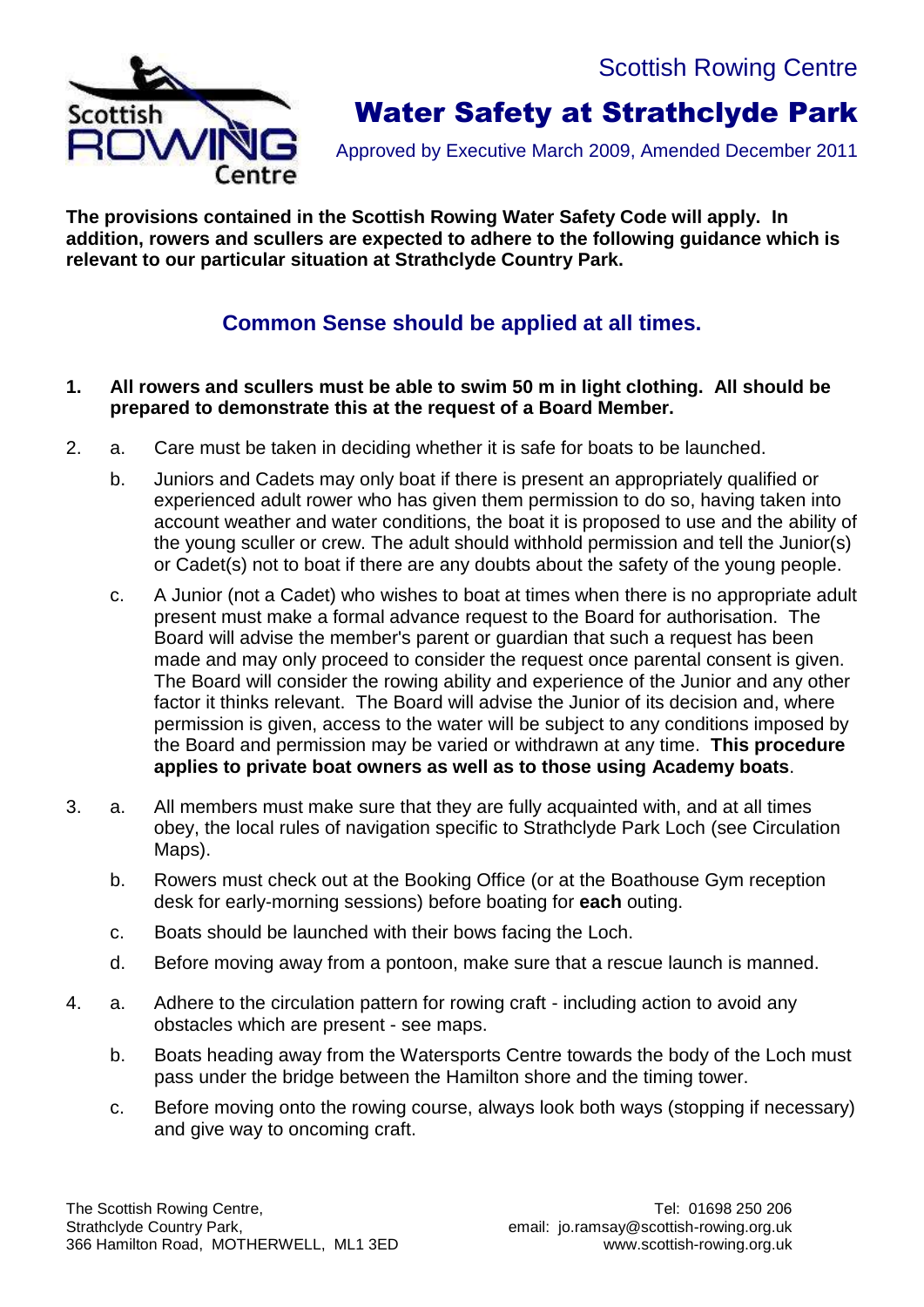



- d. At busy times, all pieces of work being done off the course by crews or scullers, heading towards the 2000 m start, must terminate at the 500m mark, dropping to one quarter pressure unless the crew is being accompanied and guided by a coach in a launch/cat or on the bank.
- e. All crews and scullers must drop to light pressure once they draw level with the white (or blue) lane buoys at the top of the course.
- f. **Use of the course lane nearest the motorway should be avoided**.
- g. Wide turns onto the course to facilitate long, continuous pieces of work must be undertaken near the 250 m marker buoy, or earlier, and only after **careful**  assessment of the on-course situation.
- h. Wide turns off the course for similar reasons require an equal amount of care.
- 5. a. In coxless boats, the bowman is responsible for acting as lookout no matter who is steering the boat.
	- b. All coxwains must learn and use the simple, standard commands for boat control both on and off the water. These commands must be used correctly, clearly and exclusively. Coxwains should also learn the basic commands and signals of other Loch users.
- 6. a. Coaches must ensure that all members of the crews in their charge are aware of appropriate safety procedures.
	- b. Coaches should carry a rescue line or throw bag with them.
- 7. a. Beginners must not use equipment without prior and adequate instruction and must not boat unsupervised.
	- b. Beginners are not permitted to use shell single sculls until they have successfully completed a capsize drill/swim test.
	- c. Beginners who have not successfully completed the capsize drill/swim test may be allowed to use the training singles, but only with the use of a life jacket or buoyancy aid.
	- d. **In the (unlikely) event of a fall into the water, stay with the boat - it cannot sink! Hang on to a rigger, or sit astride the upturned hull.**
- 8. If a change of position is required within a boat, this must only be done at a launching platform.
- 9. **In an emergency**, assistance may be obtained from the East Wing boatshed stewards. A telephone may be obtained at
	- Reception in the Watersports Centre (01698 402060), or
	- the Gym, or
	- the East Wing boatshed public counter.

For contact with the Emergency Services, dial 9 9 9 . Before dialling make sure you have ready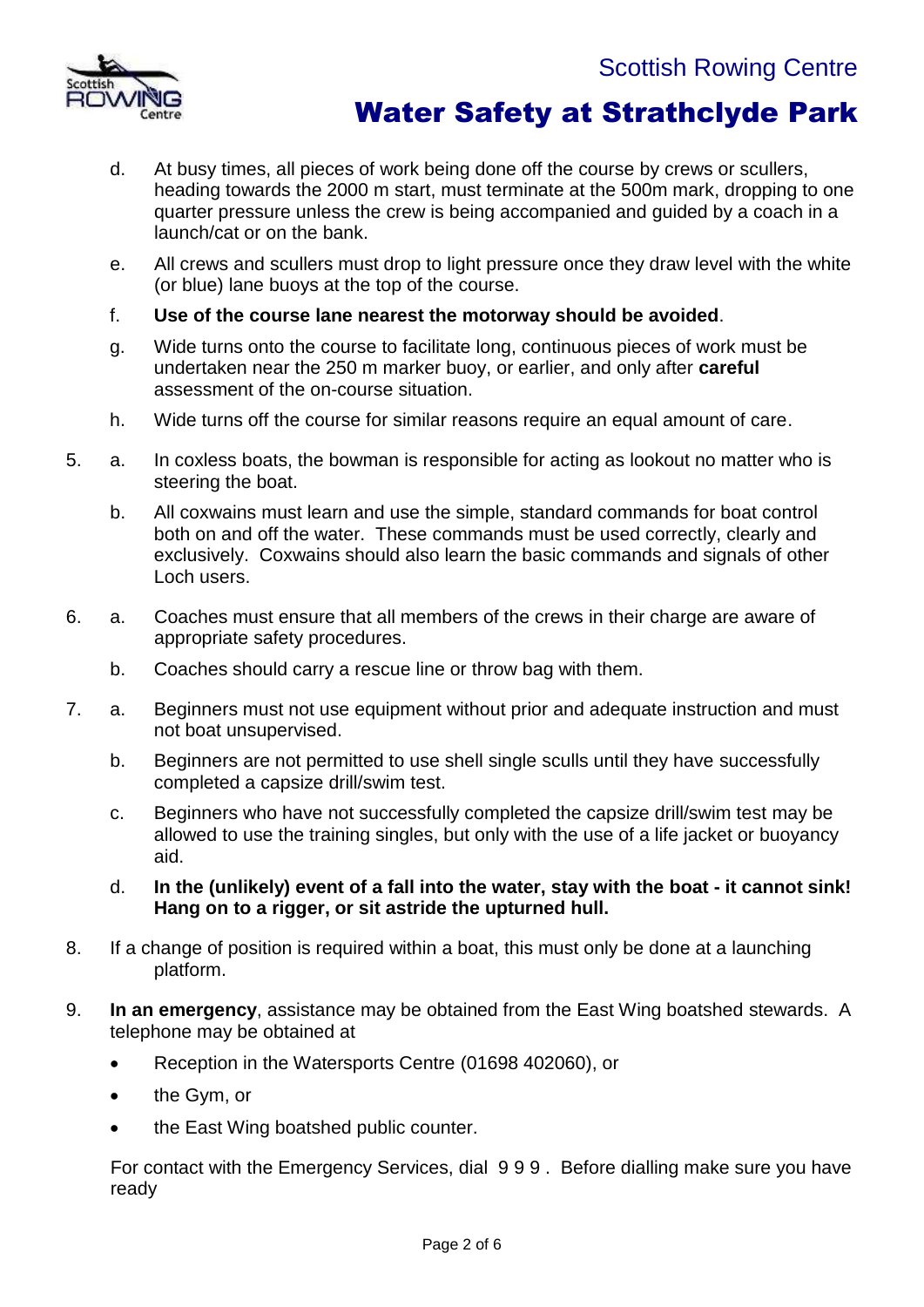

- the service which you require (police, fire, or ambulance),
- the location of the incident,
- **•** details of the situation.
- details of access.
- 10. Safety equipment and **First Aid** is available from the East Wing boatshed public counter.
- 11. The Centre's Safety Adviser remains **Tom Hewitt** until such times as a new Director (Governance) is found.

The Medical Officer is **Dr Ron Wallace**.

- **12. All incidents which have the potential for damaging equipment or injuring athletes must be recorded on an Incident Report Form which should be handed in to the Scottish Rowing office once completed.**
- 13. Finally, everyone must be constantly aware of the rights of others who use the Loch. Extend to them at all times the courtesy which you would hope to receive from them yourself.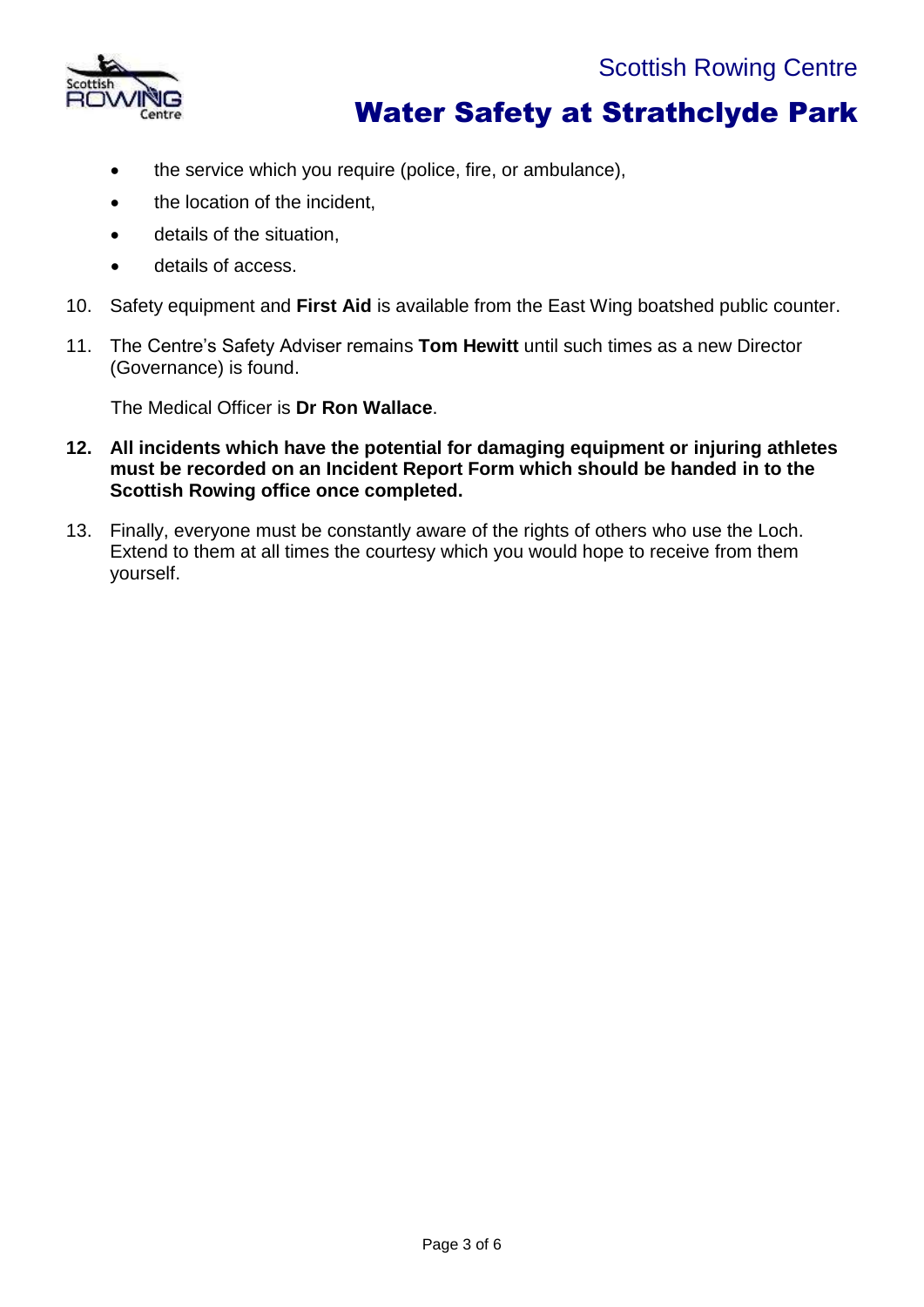

### **Appendix A : Circulation Patterns**

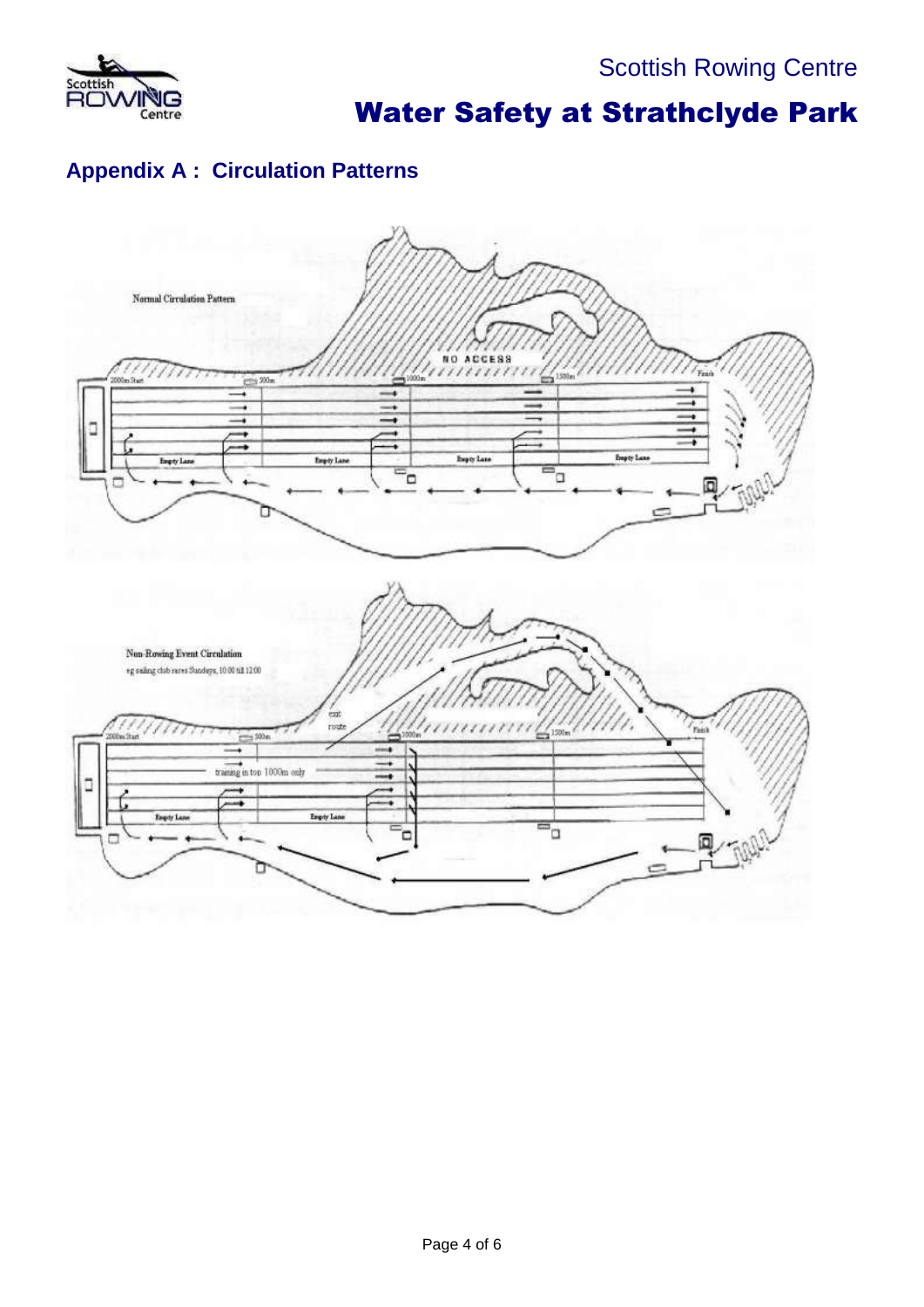

### **Appendix B : Hazards Specific to Strathclyde Park**

#### **In General**

| <b>Hazard</b> |                                   | <b>Means of Avoidance</b>                                                |
|---------------|-----------------------------------|--------------------------------------------------------------------------|
| $1_{-}$       | Other boats                       | Look round frequently.                                                   |
|               |                                   | Don't stop in narrow gaps.                                               |
|               |                                   | Shout clear warnings to crews which show<br>signs of colliding with you. |
|               | 2. Strong winds.                  | Keep well clear of leeside obstacles.                                    |
| 3.            | Rough water.                      | Row at a pace at which you can maintain safe<br>control of your boat.    |
| 4.            | Algae in the water                | Avoid the water.                                                         |
|               |                                   | Keep your mouth and eyes closed if you fall in.                          |
|               |                                   | Shower before you leave the Park.                                        |
| 5.            | Weed growth in sheltered margins. | Avoid.                                                                   |

### **On the Way to the Start**

| <b>Hazard</b> |                                                                                                           | <b>Means of Avoidance</b>                                                  |
|---------------|-----------------------------------------------------------------------------------------------------------|----------------------------------------------------------------------------|
| 4.            | The bridge.                                                                                               | Look round and make sure of your steering<br>line before beginning to row. |
|               |                                                                                                           | Keep your starting speed low.                                              |
| 5.            | Large, orange, navigation buoys.                                                                          | Study circulation map before boating.                                      |
|               |                                                                                                           | Look round frequently until you have passed<br>all these buoys.            |
|               |                                                                                                           | Count the buoys and remember the number.                                   |
| 6.            | Level control weirs (3) along the SW<br>shore.                                                            | Study the circulation map before boating.                                  |
|               |                                                                                                           | Stay away from the SW shore.                                               |
| 7.            | Large, white, cubic 250m course marker<br>buoys.                                                          | Stay as far from the course as is consistent<br>with m. above.             |
| 8.            | Timing pontoons at 1000m and 1500m<br>from the 2000m start plus the Aligner's<br>island at the start.     | ditto                                                                      |
| 9.            | Narrow section between 500m and 250m<br>from the 2000m start, including a weir and<br>the 2 marker buoys. | No stopping in this section.                                               |
|               |                                                                                                           | No faster than one quarter pressure.                                       |
|               | 10. 'Repair' pontoon on SW shore.                                                                         | Stay away from the SW shore.                                               |